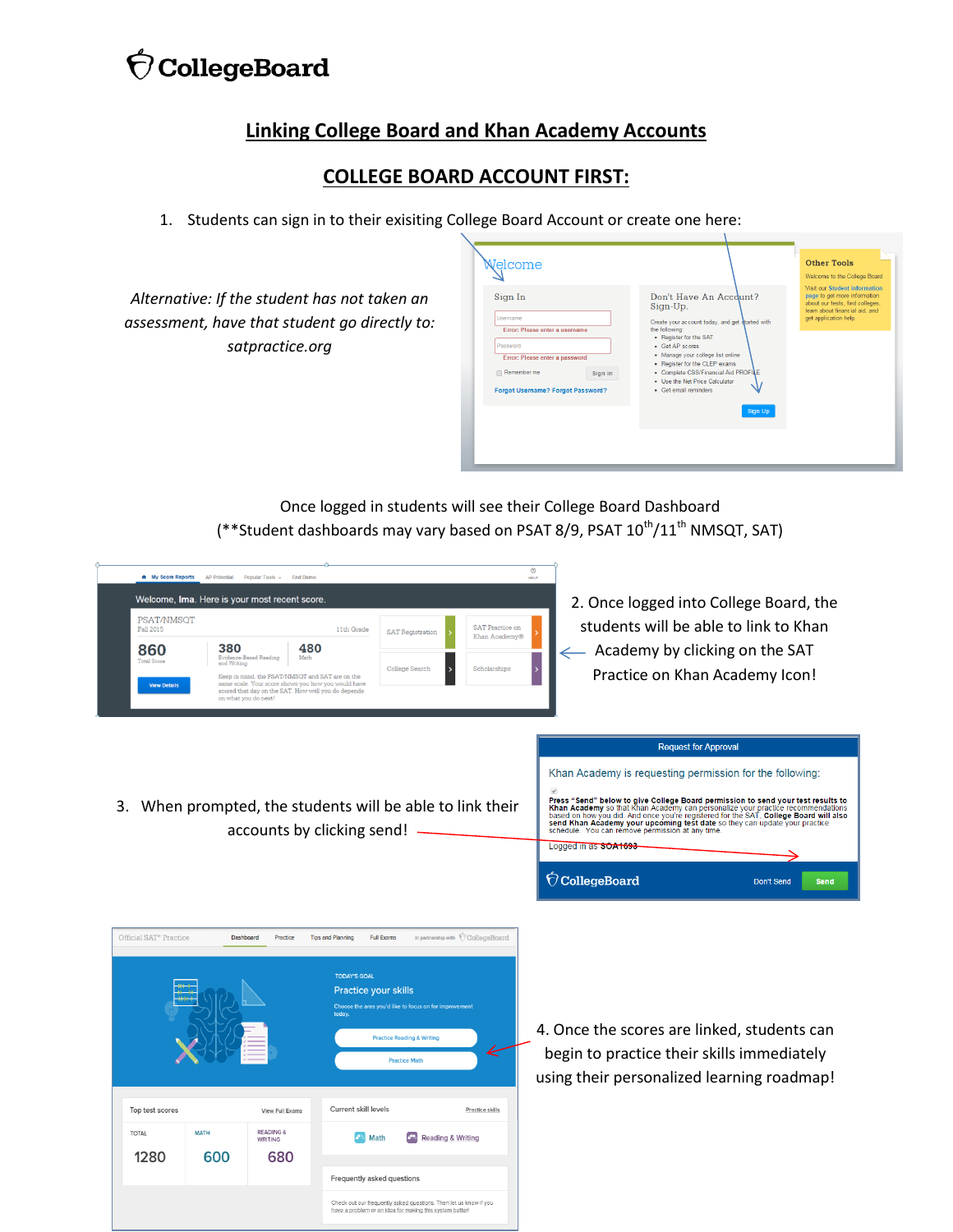# $\acute{\nabla}$  CollegeBoard

#### **KHAN ACADEMY ACCOUNT FIRST:**

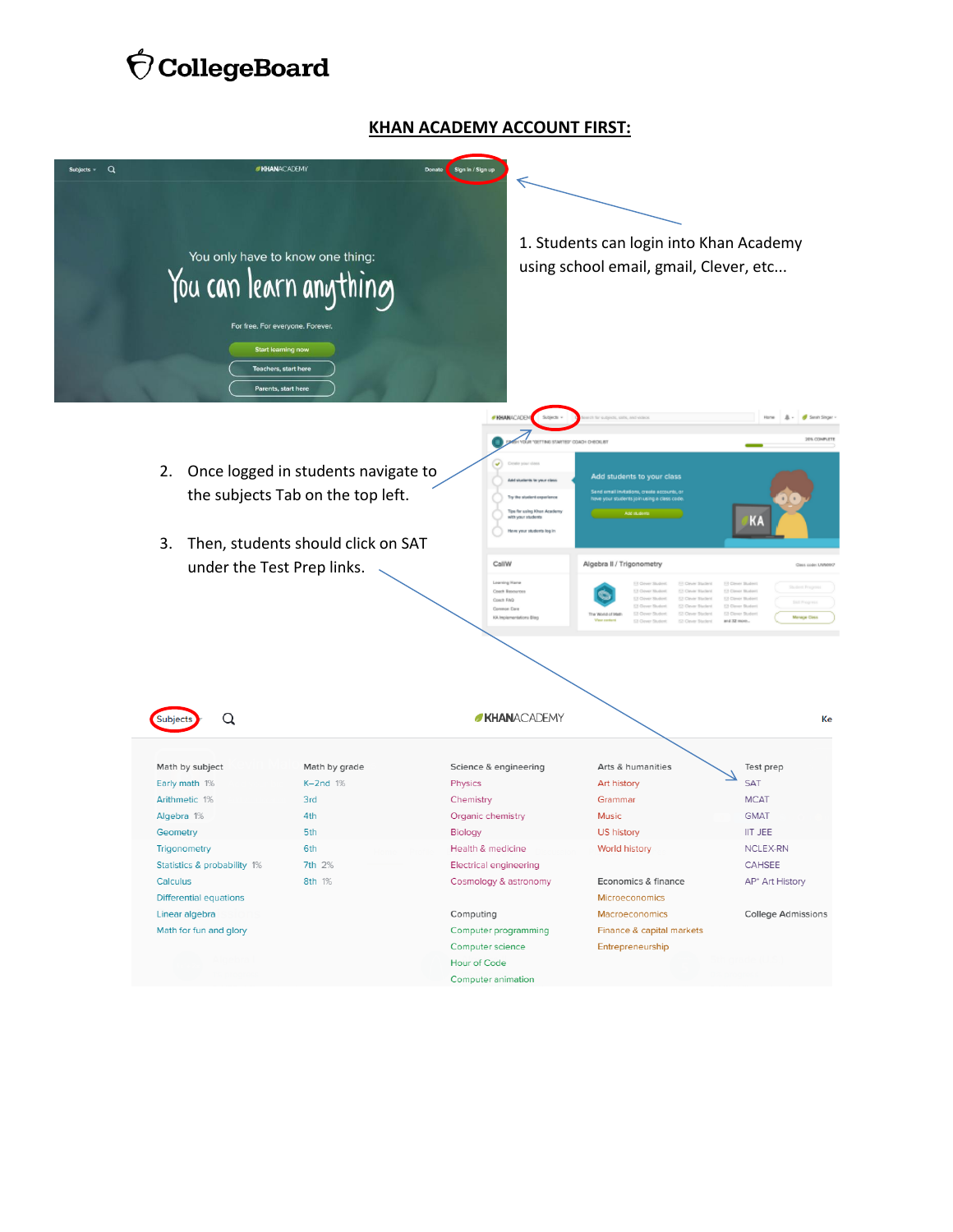# $\acute{\nabla}$  CollegeBoard

- 4. Student will be asked 2 questions:
- B: Zip Code
- C: PSAT Taken?

Choose A to link accounts from PSAT Choose B for Diagnostic Quizzes (No PSAT)

|                                 | Have you taken the PSAT? If so, we'd love to start by practicing what you missed on the test.                                                                       |
|---------------------------------|---------------------------------------------------------------------------------------------------------------------------------------------------------------------|
|                                 | To make this happen, we'll have you sign in to CollegeBoard.org and send your PSAT results<br>to Khan Academy. This will enable you to skip our diagnostic quizzes. |
|                                 | If you haven't taken the PSAT yet, no worries, let's take your first diagnostic quiz.                                                                               |
|                                 | Sign in to CollegeBoard.org and send your PSAT results to Khan Academy                                                                                              |
| Take your first diagnostic quiz |                                                                                                                                                                     |
|                                 |                                                                                                                                                                     |
|                                 |                                                                                                                                                                     |
|                                 |                                                                                                                                                                     |

 $\mathbf{L}$ 



5. Now, students can sign in to their exisiting College Board Account or create one here:

| Welcome                                                                                                                                                                                                                                                                                                 | <b>Other Tools</b><br>Welcome to the College Board                                                                                                          |                                                                                                                                                                                                                                                                                                            | <b>TODAY'S GOAL</b>                                                                                                                                       |
|---------------------------------------------------------------------------------------------------------------------------------------------------------------------------------------------------------------------------------------------------------------------------------------------------------|-------------------------------------------------------------------------------------------------------------------------------------------------------------|------------------------------------------------------------------------------------------------------------------------------------------------------------------------------------------------------------------------------------------------------------------------------------------------------------|-----------------------------------------------------------------------------------------------------------------------------------------------------------|
| Don't Have An Account?<br>Sign In<br>Sign-Up.<br><b>Username</b><br>Create your account today, and get started with<br>the following:<br>Error: Please enter a username<br>- Register for the SAT<br>Password<br>· Get AP scores<br>· Manage your college list online<br>Error: Please enter a password | Visit our Student Information<br>page to get more information<br>about our tests, find colleges,<br>learn about financial aid, and<br>get application help. |                                                                                                                                                                                                                                                                                                            | Practice your skills<br>Choose the area you'd like to focus on for<br>improvement today.<br><b>Practice Reading &amp; Writing</b><br><b>Practice Math</b> |
| . Register for the CLEP exams<br>· Complete CSS/Financial Aid PROFILE<br>Remember me<br>Sign in<br>. Use the Net Price Calculator<br>· Get email reminders<br><b>Forgot Username? Forgot Password?</b>                                                                                                  |                                                                                                                                                             | Sign in to CollegeBoard.org                                                                                                                                                                                                                                                                                | Current skill levels<br>Practice your skills                                                                                                              |
|                                                                                                                                                                                                                                                                                                         | Sign Up                                                                                                                                                     | Once you connect your CollegeBoard.org account, we'll read in the<br>results of your PSAT/NMSQT® or PSAT 8/9 exam, fast-forward your<br>skill progress, and give you practice recommendations for what you<br>missed on the exam.<br>Even if you have not taken a real exam yet, create or sign in to your | Reading & Writing<br>Math<br>Link your PSAT/NMSQT® or PSAT 8/9 results or complete your<br>diagnostic quizzes to set your current skill levels.           |
|                                                                                                                                                                                                                                                                                                         |                                                                                                                                                             | account on CollegeBoard.org and we'll stay in sync with your future<br>exam schedule.<br>Sign in to CollegeBoard.org                                                                                                                                                                                       | Frequently asked questions                                                                                                                                |
|                                                                                                                                                                                                                                                                                                         |                                                                                                                                                             |                                                                                                                                                                                                                                                                                                            | Check out our frequently asked questions. Then let us know if you<br>have a problem or an idea for making this system better                              |



6. Once the scores are linked, students can begin to practice their skills immediately using their personalized learning roadmap!

 $\overline{\phantom{a}}$ 

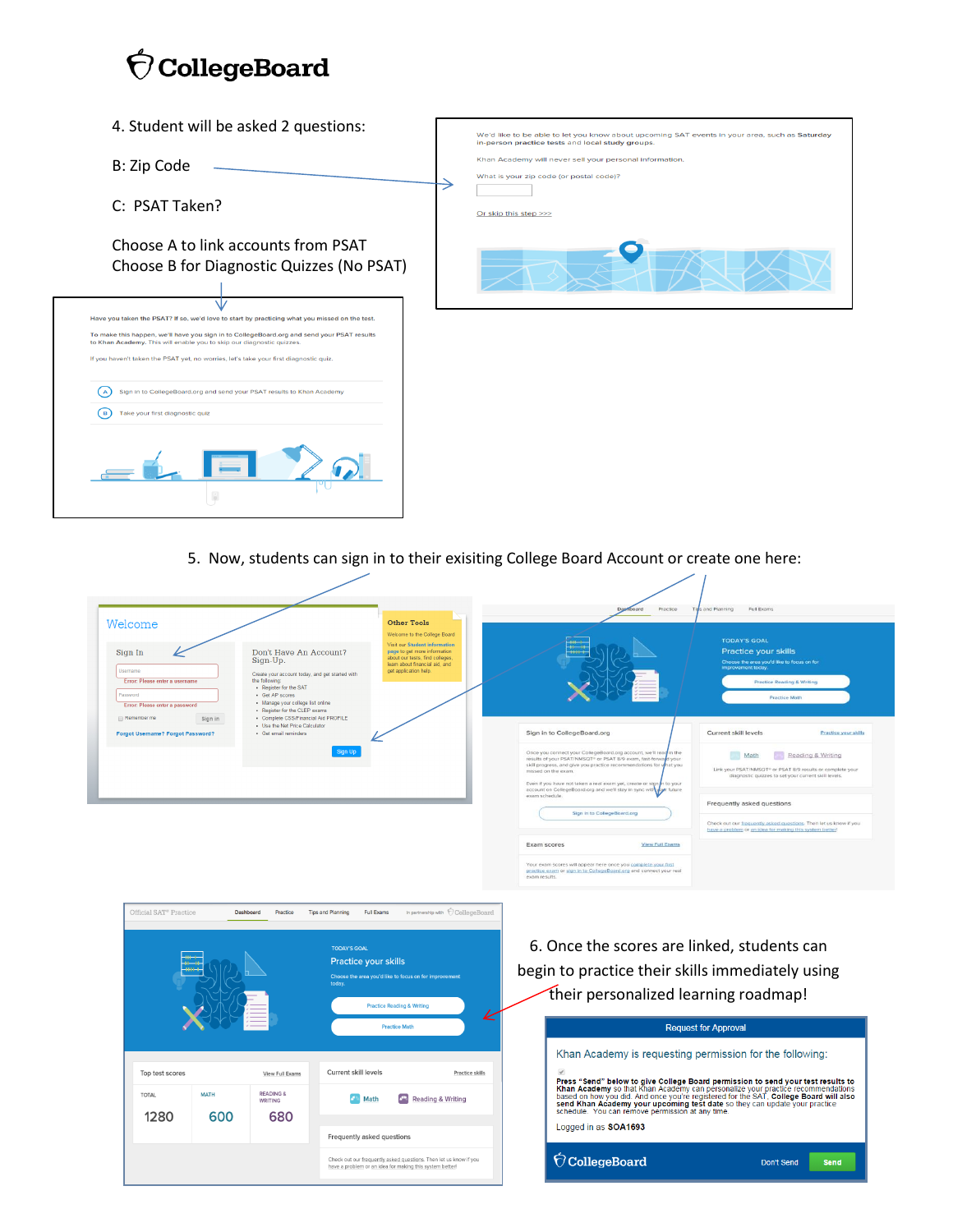## **College Board Account Requirements:**

### **General Student Information**

| First (given) name: *                                                                                                                                  |  |     |              |                                             |              |
|--------------------------------------------------------------------------------------------------------------------------------------------------------|--|-----|--------------|---------------------------------------------|--------------|
| <b>Middle initial:</b>                                                                                                                                 |  |     |              |                                             |              |
| Last name (surname): *                                                                                                                                 |  |     |              |                                             |              |
| Sex:*<br>$\bigcirc$ Female<br>$\bigcirc$ Male                                                                                                          |  |     |              |                                             |              |
| Date of birth: *                                                                                                                                       |  |     |              |                                             |              |
| Month                                                                                                                                                  |  | Day | $\checkmark$ | Year                                        | $\checkmark$ |
| Email address:*                                                                                                                                        |  |     |              |                                             |              |
| Confirm email address: *                                                                                                                               |  |     |              |                                             |              |
| High school graduation month year<br>$9^{\text{th}}$ : May 2020<br>$10^{\text{th}}$ May 2019<br>$11^{\text{th}}$ May 2018<br>12 <sup>th</sup> May 2017 |  |     |              |                                             |              |
| Home Zip Code:                                                                                                                                         |  |     |              |                                             |              |
|                                                                                                                                                        |  |     |              | (if entering school uncheck zip code below) |              |
| <b>Username and Password</b>                                                                                                                           |  |     |              |                                             |              |
| Username:*                                                                                                                                             |  |     |              |                                             |              |
| Password:*                                                                                                                                             |  |     |              |                                             |              |
| Confirm password:*                                                                                                                                     |  |     |              |                                             |              |
|                                                                                                                                                        |  |     |              |                                             |              |
| Choose security question: *                                                                                                                            |  |     |              |                                             |              |
| <b>Choose Security Question</b>                                                                                                                        |  |     |              | $\checkmark$                                |              |